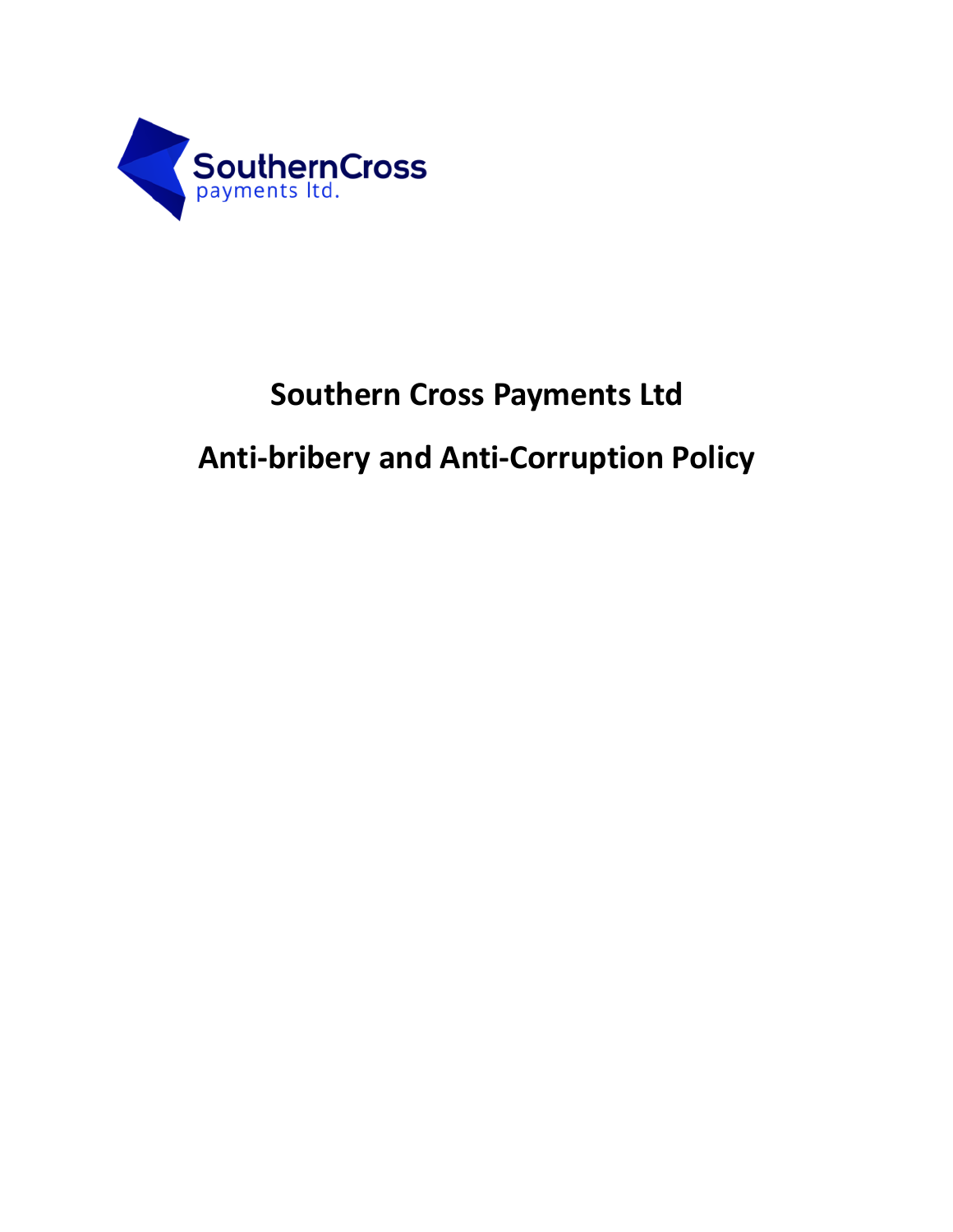# **1 INTRODUCTION**

## 1.1

Corruption affects the rule of law and the fair market practices on which Southern Cross Payments Limited and its subsidiaries ("SCP" or the "Company") and other persons depend. The Company is committed to acting lawfully and with integrity in every aspect of its business. Consistent with that commitment, the Company has introduced this Anti- Corruption/Anti-Bribery Policy (the "Policy") as part of its Staff Regulations.

# 1.2

This Policy applies to all employees, officers and directors of the Company and Company's related corporations ("Company Employees"). In addition, employees, officers and directors of the Company's representatives, vendors, contractors, agents, and any other entity that performs services for or on behalf of the Company (collectively, "Associated Persons") are expected to comply with this Policy.

## 1.3

This Policy is intended to assist you in conducting our business legally, ethically and with integrity. It is not meant to stop legitimate business activities so long as those activities comply with the law and with the Company's internal policies.

## 1.4

A general statement of the policy is followed by more specific guidance.

# **2 GENERAL STATEMENT OF POLICY**

# 2.1

Company Employees and Associated Persons may not, directly or indirectly, (i) offer, (ii) promise, (iii) agree to pay, (iv) authorize payment of, (v) pay, (vi) give, (vii) accept, or (viii) solicit Anything of Value to or from any third party in order to secure or reward an improper benefit or improper performance of a function or activity.

## 2.2

"Anything of Value" means bribes, kickbacks, a financial advantage, or any other benefit, whether in cash or in kind, tangible or intangible. Examples include gifts, meals, entertainment, airline tickets or discounts, travel vouchers, offers of employment or charitable contributions.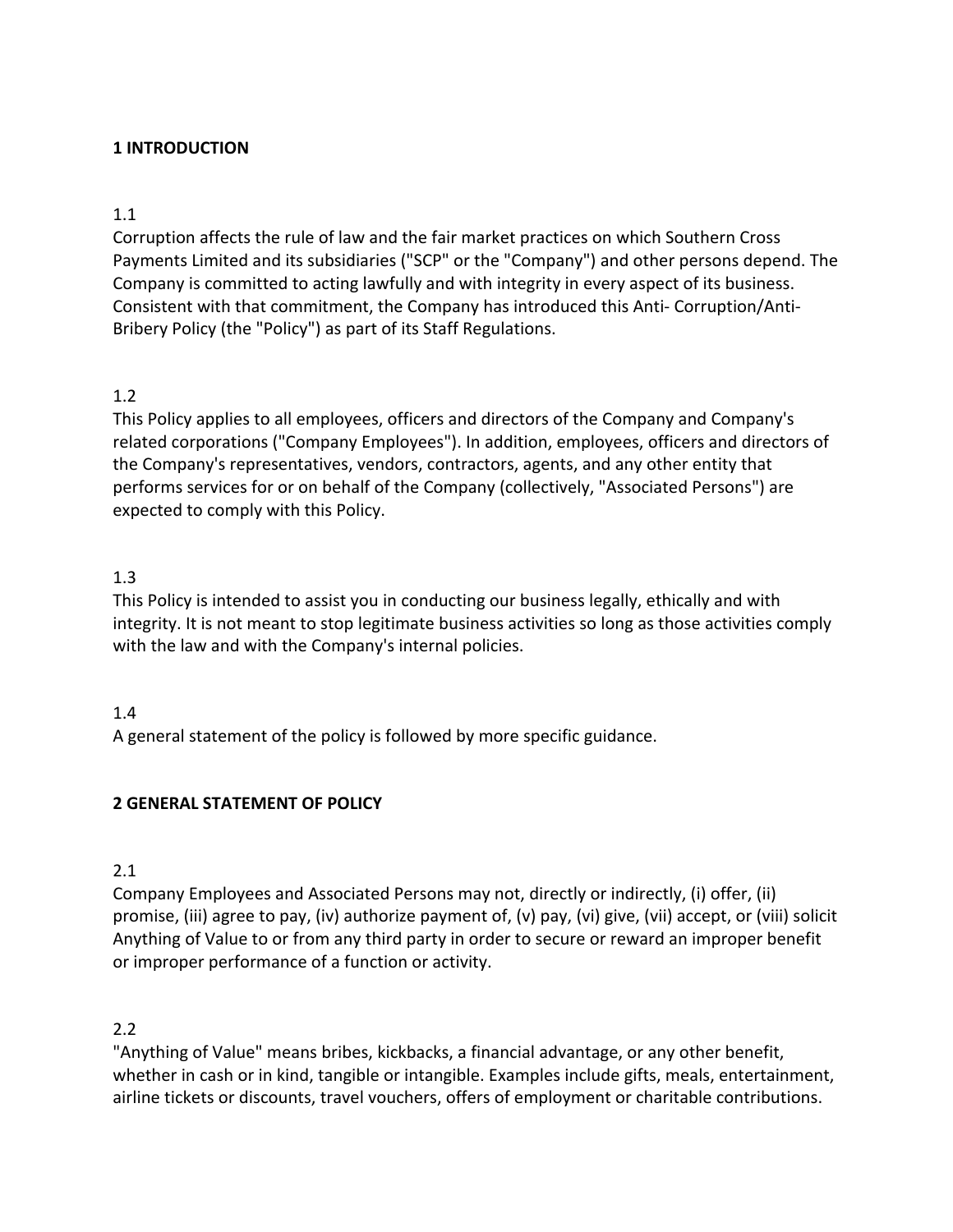Prohibited payments can also include so-called "facilitating payments," which are routine payments typically made to low-level Government Officials to expedite or secure a service or routine action.

## 2.3

Prohibited payments or offers are impermissible at all times, whether or not they are given to a Government Official or an employee of a non- governmental business or entity, and regardless of whether they are given by another person or entity on behalf of the Company.

## 2.4

"Government Official" includes any elected or appointed official of a national or local governmental entity of any country; representatives or employees of a government agency at any level, including customs, immigration and transportation workers; military personnel; representatives of political parties; candidates for political office; representatives of public international organizations (*e.g.*, the United Nations, the World Bank, the International Monetary Fund); employees of state-owned or controlled entities (*e.g.*, airlines, banks, hospitals, petroleum or other energy companies and postal services); and any entity hired by a government agency or instrumentality for any purpose (*e.g.*, consultants, marketing or advertising agencies).

## 2.5

Company Employees and Associated Persons should avoid any conduct that creates even the appearance of improper activity or conduct.

## 2.6

Violations can have severe consequences for the Company, Company Employees and Associated Persons, including criminal and civil penalties. Any Company Employee or Associated Person found to have engaged in prohibited conduct or ignored suspicious activity may face discipline, including termination of employment or contract and/or referral to appropriate law enforcement authorities. Company Employees and certain Associated Persons will receive training to guide their compliance.

## 2.7

Questions regarding the propriety of particular conduct can be answered by consulting your supervisor or SCP Legal. Company Employees and Associated Persons are also encouraged to suggest improvements to the operation of this Policy.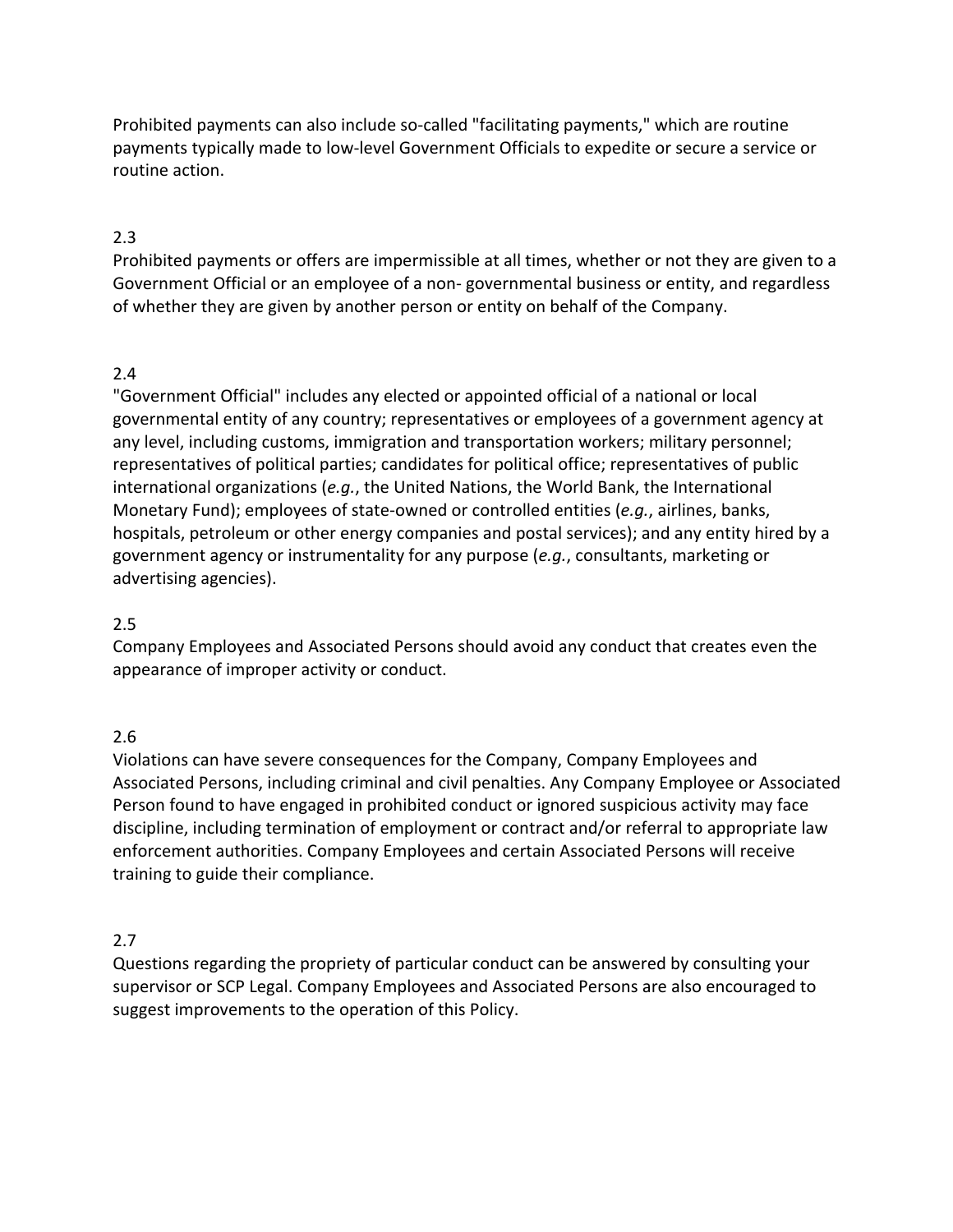# **3 REPORTING ACTUAL OR SUSPECTED WRONGDOING**

## 3.1

Any Company Employee or Associated Person who is asked to provide or is offered Anything of Value in a manner that is prohibited by this Policy or suspects that another Company Employee, Associated Person or anyone else is engaging in conduct that this Policy prohibits, must contact a supervisor, the or email at legal@SCPayments.com.au. Appropriate contact will then be made with SCP Legal.

## 3.2

In all circumstances, immediate reporting is essential. Prompt reporting and resolution of corruption or bribery issues can help to ensure that our businesses act in accordance with the Company's Policy and all applicable laws.

## 3.3

Any report of a suspicious conduct will be treated as confidential. No Company Employee or Associated Person acting in good faith will suffer adverse consequences for reporting or for refusing to engage in prohibited conduct, even if such refusal results in loss of business to the Company.

## 3.4

In many countries in which the Company operates, the Company and Company Employees can be regarded as having sufficient knowledge for a violation of anti-corruption and anti-bribery laws, if Company Employees ignore corruption or bribery-related issues that come to their attention in the course of business. "Turning a blind eye" to, or ignoring, suspicious actions on the part of Company Employees or Associated Persons is not a defence to criminal liability. Examples of "red flags" that may signify a heightened risk to the Company are provided at Appendix 1 for guidance.

## 3.5

The Company will not tolerate any retribution or retaliation against anyone who has, in good faith sought advice regarding any conduct that may be implicated by this Policy, (ii) has reported a good faith suspicion of a violation of this Policy, or (iii) refused to participate in conduct that may violate this Policy.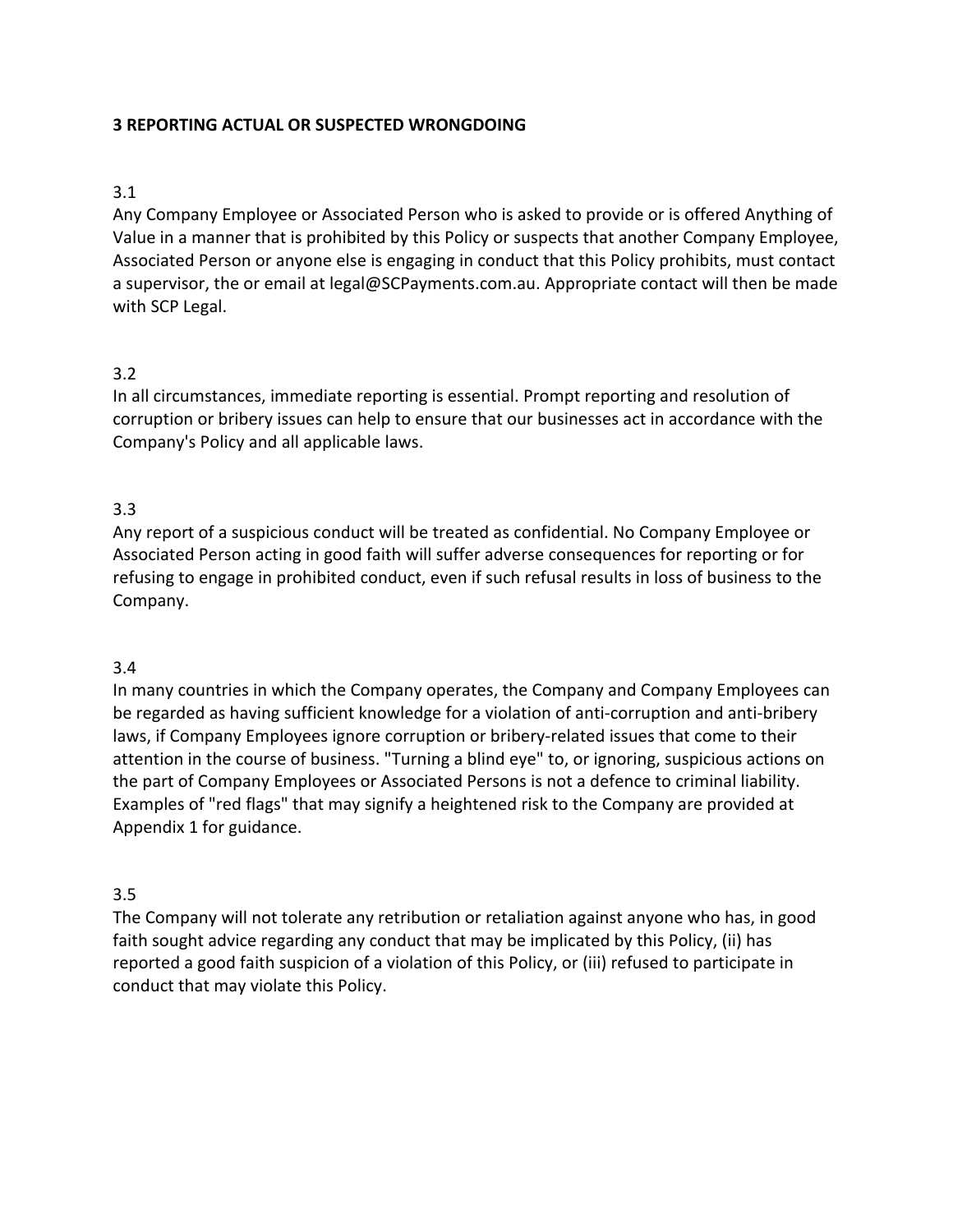# **4 ANTI-CORRUPTION AND ANTI-BRIBERY LAWS – RISK OF CRIMINAL SANCTIONS**

## 4.1

Company Employees and Associated Persons must comply with applicable laws in the countries where the Company operates, including local anti-corruption and anti-bribery laws. The laws that may apply to the Company include the Prevention of Corruption Act, Chapter 241 of Singapore ("Prevention of Corruption Act"), the U.K. Bribery Act 2010 ("Bribery Act"), the U.S. Foreign Corrupt Practices Act ("FCPA"), as well as local anti-corruption and anti-bribery laws of other countries. Note these laws can apply to conduct outside each of these countries. A summary of those laws can be found at Appendix 1.

## 4.2

Under these laws, the Company and Company Employees may be subject to criminal liability if a Company Employee or an Associated Person, directly or indirectly, offers or pays, or authorizes payment of, Anything of Value in exchange for some improper advantage for the Company. This covers improperly providing meals, entertainment, gifts, employment and charitable donations, as well as direct cash payments.

## 4.3

The Company and Company Employees may also be subject to criminal liability if a Company Employee requests, solicits, receives or accepts Anything of Value in exchange for a Company Employee improperly performing a Company function, including granting business or giving any business advantage to a counterparty.

## 4.4

Under the relevant laws in many jurisdictions in which the Company operates, it is a crime to engage in acts such as those discussed in paragraphs 4.1.1 and 4.1.2 regardless of whether those acts involve Government Officials or private actors in business relationships.

## 4.5

It is also common in many jurisdictions that the improper acts of third- party agents or representatives can create criminal liability for the entities for whom those representatives and agents work.

## 4.6

Regardless of local custom or practice, it is not permissible to engage in conduct that is, or would appear to be, a violation of the law.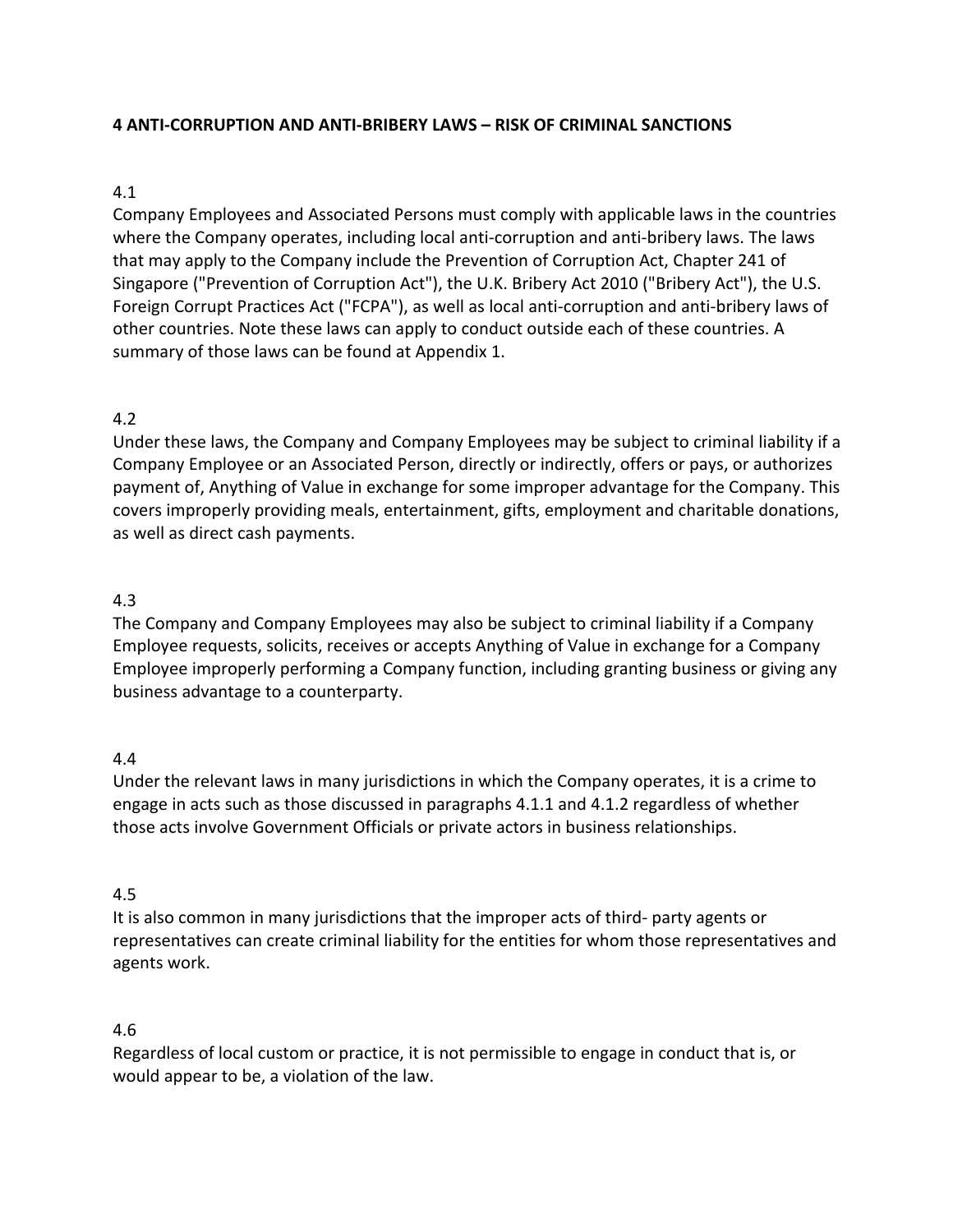# **5 GUIDANCE ON GIFTS, MEALS, TRAVEL AND ENTERTAINMENT**

## 5.1

The Company recognizes that the exchange of business courtesies, such as modest gifts (but not cash), meals and entertainment (including invitations to attend sporting events or holiday parties), is a common practice for various legitimate reasons, including to create goodwill, establish trust in relationships, improve the image of a commercial organization, or better present products or services. Such courtesies are allowed, provided that the value of the gift, meal or entertainment is reasonable in light of the accepted business practices of the industry, and is not intended to improperly influence the decisions of the person involved.

5.2 Some basic rules should be followed when giving a gift, or providing meals, entertainment or travel:

## 5.2.1

Do not give cash or any other cash equivalent.

## 5.2.2

Gifts, meals, entertainment and travel should not be lavish, extravagant or out of line with country or industry norms.

## 5.2.3

Gifts, meals, entertainment and travel should comply with the prohibitions and requirements of local law.

## 5.2.4

Gifts, meals, entertainment and travel should have a justifiable business purpose. For example, when meals are provided during the promotion of a Company product or service, when Company promotional items are provided as tokens of appreciation.

## 5.2.5

Gifts, meals, entertainment and travel should be given openly, and Company Employees should never attempt to hide such activities or the circumstances surrounding the activities from anyone.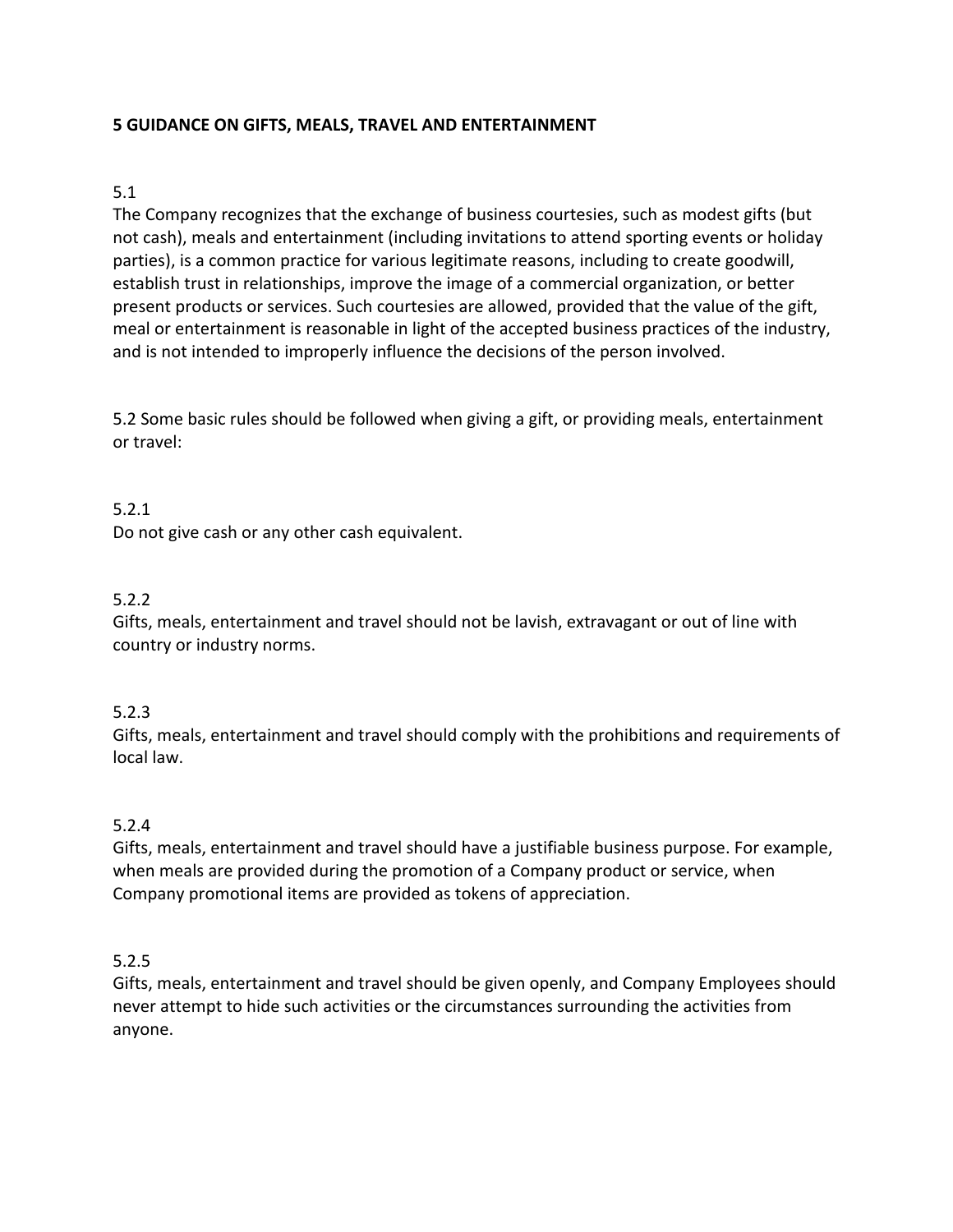5.2.6 A Company Employee should be present at all meals and entertainment activities and Company Employees should exercise good judgment in choosing entertainment that does not jeopardize the reputation or interests of the Company, its employees or customers.

# 5.2.7

The Company should pay for the meals, entertainment and/or travel for only those invitees whose participation is directly related to and necessary for the Company's legitimate business purposes.

# 5.2.8

The Company should not provide money to the invitees to make their own meal, entertainment or travel arrangements.

# 5.2.9

If travel is provided to a counterparty or potential counterparty, there should be no side trips unrelated to the promotion of the Company's products or services.

# 5.3

Providing gifts, meals, entertainment or travel to Government Officials in particular should be treated with extra care so as to avoid the appearance that the activity was meant to obtain special treatment by someone in a position of public trust.

# 5.4

Company Employees and Associated Persons should not solicit or accept Anything of Value as an inducement to perform a Company operation, service or function, or in exchange for favourable treatment by the Company. In addition to this Policy, you should consult our Code of Ethics Conflicts of Interest Policy, for the policies and procedures related to the receipt or offer of gifts, meals and entertainment.

# 5.5

If you have any question or doubt about whether a gift, meal, entertainment or travel expense is appropriate, seek guidance from your supervisor before you incur the expense.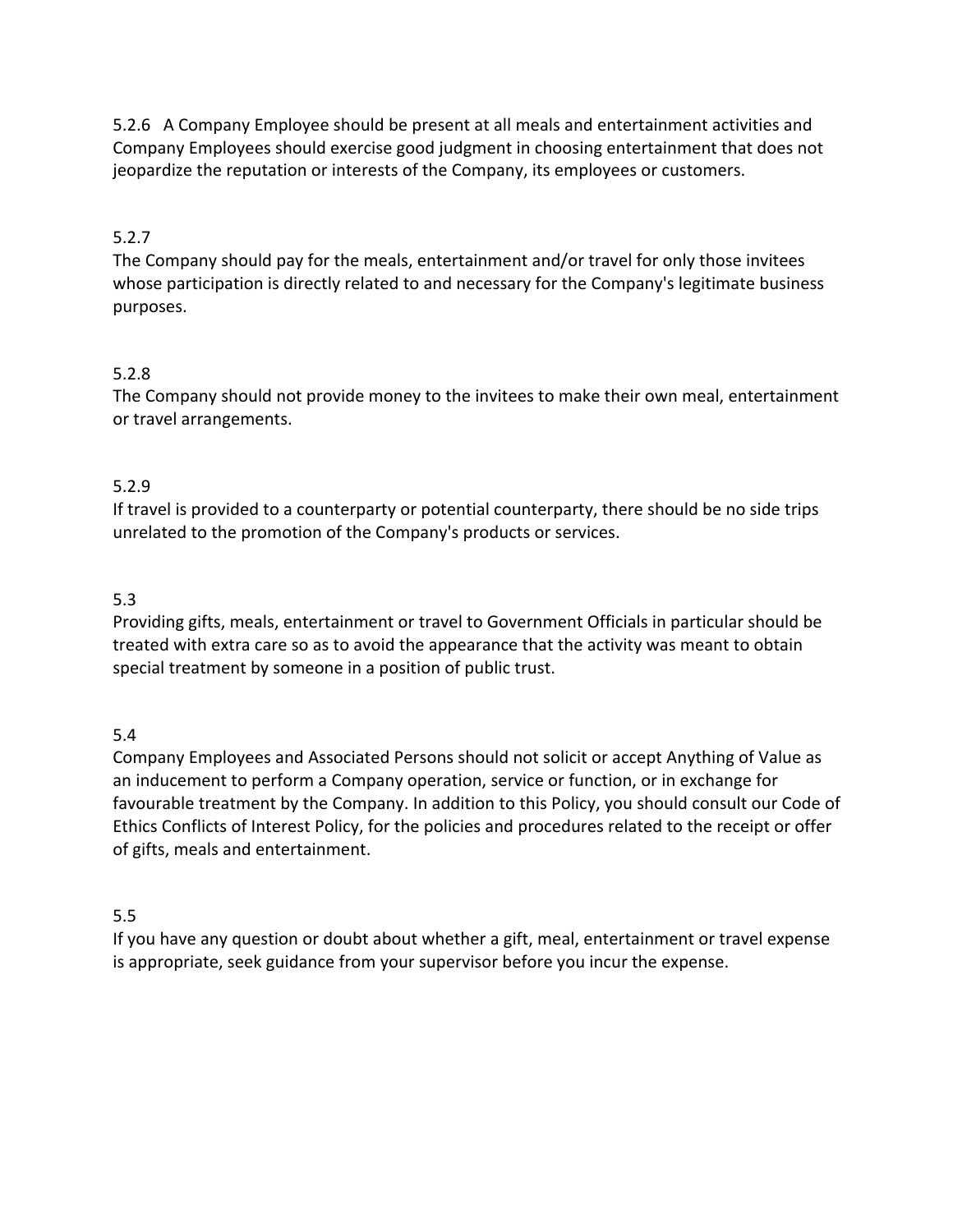## **6 CHARITABLE AND POLITICAL CONTRIBUTIONS**

## 6.1

The Company is proud of its strong commitment to the communities in which it operates around the world. While charitable contributions are encouraged, all contributions must be made in accordance with our high ethical standards and in compliance with all applicable laws.

## 6.2

As leaders in their communities, Government Officials, current or prospective business partners and vendors are often involved in charitable organizations and may request charitable contributions from the Company, Company Employees or Associated Persons. Sometimes the request coincides with the Company's business interests. Other requests may not be directly related to our business, but would benefit the broader community. In any case, Company Employees should ensure that the contribution is not an indirect way of conferring a personal benefit on a Government Official or related party, and that the contribution is not in exchange for a purchasing or other decision affecting Company interests. Candidates for political office, political parties and party officials also seek political contributions from the Company, Company Employees and Associated Persons. Company Employees and Associated Persons should not make payments, whether in cash or in kind, to political candidates, political officials or political parties for the purpose of obtaining, retaining or directing business to the Company or any other entity. In-kind contributions can include participation in political campaigns during paid working hours and the use of administrative support, company facilities, equipment and supplies. Please also consult the Code of Ethics Conflicts of Interest Policy for further information on the Company's political donations policy.

# 6.3

If a current or prospective business partner, customer, Government Official, charitable organization, political candidate or party official promises or offers any benefit, or makes any threat, in connection with a charitable or political contribution request, the request should be denied and you should report the incident to your supervisor.

## **7 HIRING DECISIONS**

# 7.1

In some cases, a current or prospective business partner, vendor, customer or Government Official may attempt to influence the hiring process by asking a Company Employee to help find a job for a relative or friend, or suggest that a relative or friend be offered an internship or similar position within the Company. In other cases, they might seek to play a role in a future Company hiring decision, or may seek employment for themselves in anticipation of leaving a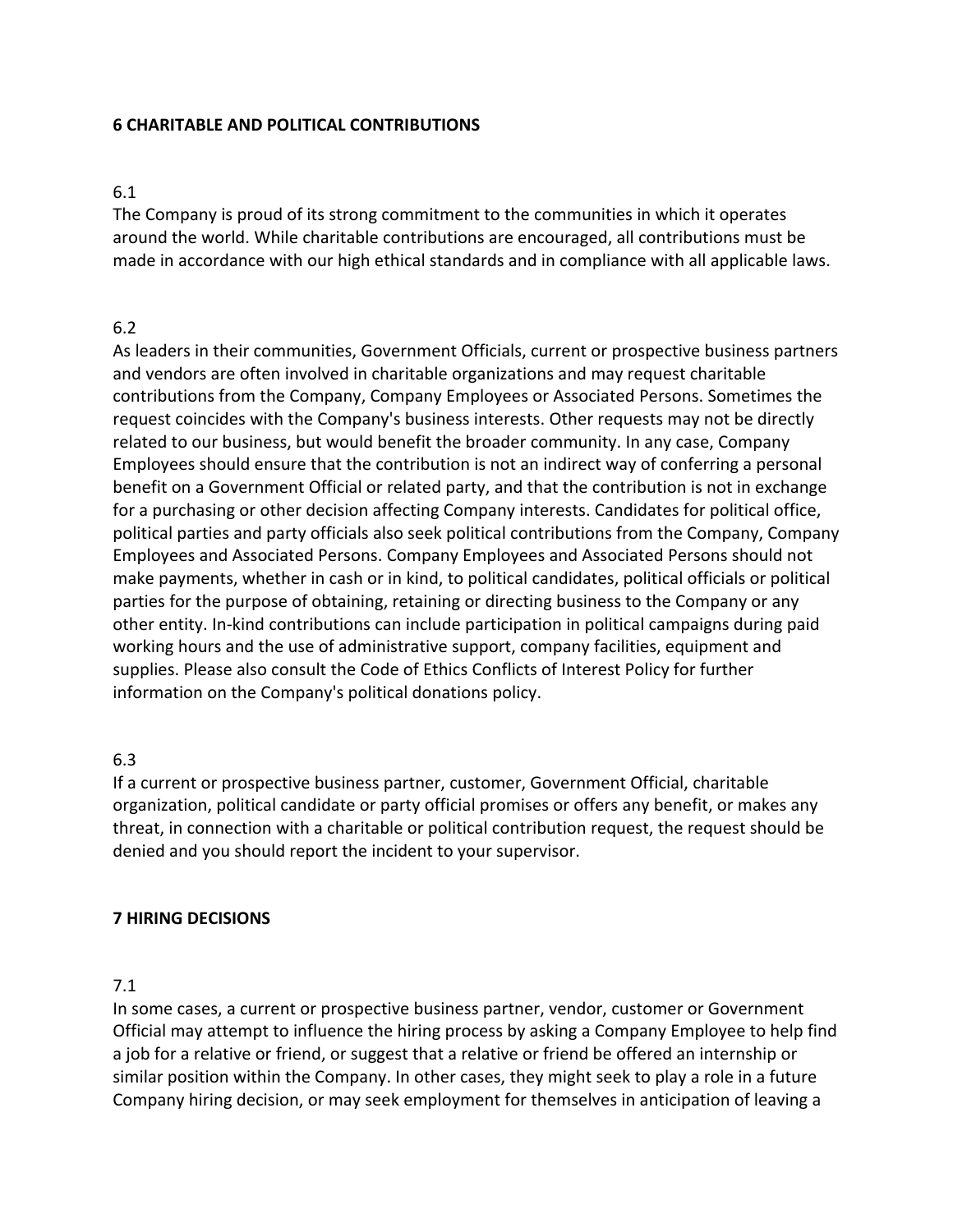## current position.

# 7.2

While there is no absolute prohibition on hiring persons recommended by others, such hiring decisions should not be part of any decision related to Company business transactions. Offers of employment should not be given in exchange for or to reward any benefit received by the Company, and Company Employees should not offer employment in order to seek any advantage in any business negotiation.

# 7.3

If anyone offers to give a benefit to the Company in exchange for the Company's hiring of a suggested person, or if they threaten to take adverse action if the suggested person is not hired, the suggested person may not be hired. In such cases, you should report the incident to your supervisor.

# **8 WORKING WITH ASSOCIATED PERSONS**

## 8.1

Associated Persons are important to our operations in many ways. Relevant laws in countries in which the Company operates, however, make it clear that activities and conduct of an Associated Person can create liability for the Company. Company Employees may not circumvent the Company's policies and procedures by using an Associated Person to do what the Company could not do itself. Similarly, an Associated Person may mistakenly believe that as a local individual or company it enjoys more freedom to "play by the local rules." It is not acceptable for the Company's policies to be circumvented in this manner.

# 8.2

It is therefore vital that Company Employees pay close attention to the Company's relationships with Associated Persons. Each Associated Person should be carefully selected and evaluated before being retained by the Company, and Associated Persons should be selected solely on the basis of merit.

# 8.3

It is the responsibility of every Company Employee to know the Associated Persons with whom the Company Employee transacts business for the Company, and to understand what services they perform for the Company and the manner in which they perform them. In particular, Company Employees should be alert to Associated Persons where the businesses or services are to be performed in a country, industry, sector, or in respect of special projects, where there is a history of corruption.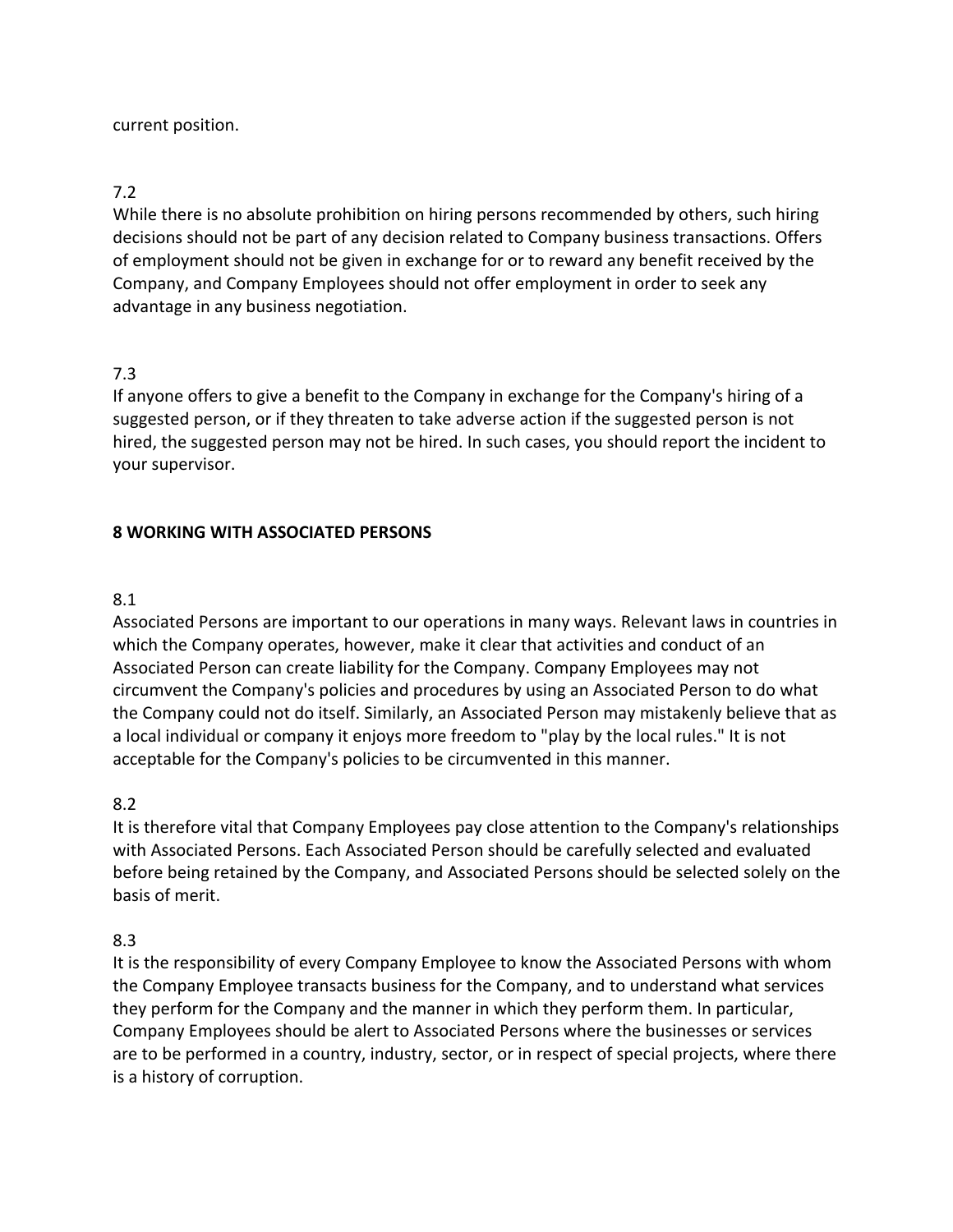# 8.4

While each Associated Person relationship should be evaluated on its specific facts, examples of "red flags" that may signify a heightened risk to the Company are provided at Appendix 1 as a guidance. If a potential Associated Person or Associated Person exhibits one or more of these "red flags," either before entering into a business relationship, or while that relationship is ongoing, the Company Employee must raise those issues with a supervisor for further review and due diligence.

# 8.5

In addition, the following guidelines for contracting with Associated Persons should be followed in order to reduce risks that an Associated Person will engage in improper conduct on behalf of the Company:

(i) Do not enter into any oral agreements or arrangements with an Associated Person. Written contracts with Associated Persons must accurately reflect the substance of the agreement, and include the quantity or service provided and the price, compensation, commission schedule, "success" fees and/or bonuses.

(ii) Particular attention should be paid to nonstandard terms in transactions – such as side agreements and prepayments, or delayed billing arrangements – as these can be used to hide improprieties or circumvent prohibited transactions.

8.6 Anti-corruption/anti-bribery provisions should appear in executed contracts with Associated Persons.

# **9 INTERNAL FINANCIAL CONTROLS**

# 9.1

The Company and Company Employees should record all financial transactions according to the Company's financial and internal control policies and procedures.

# 9.2

Payments and other compensation to third parties should be accurately recorded in the Company's corporate books, records, and accounts in a timely manner and in reasonable detail. This includes any commissions, service or consulting fees, expenditures for gifts, meals, travel and entertainment, and expenses for promotional activities. Proper reporting should include clear notation regarding the nature of each expense, identification of all recipients and/or participants, the necessary approvals received for the expense and the accounts payable voucher.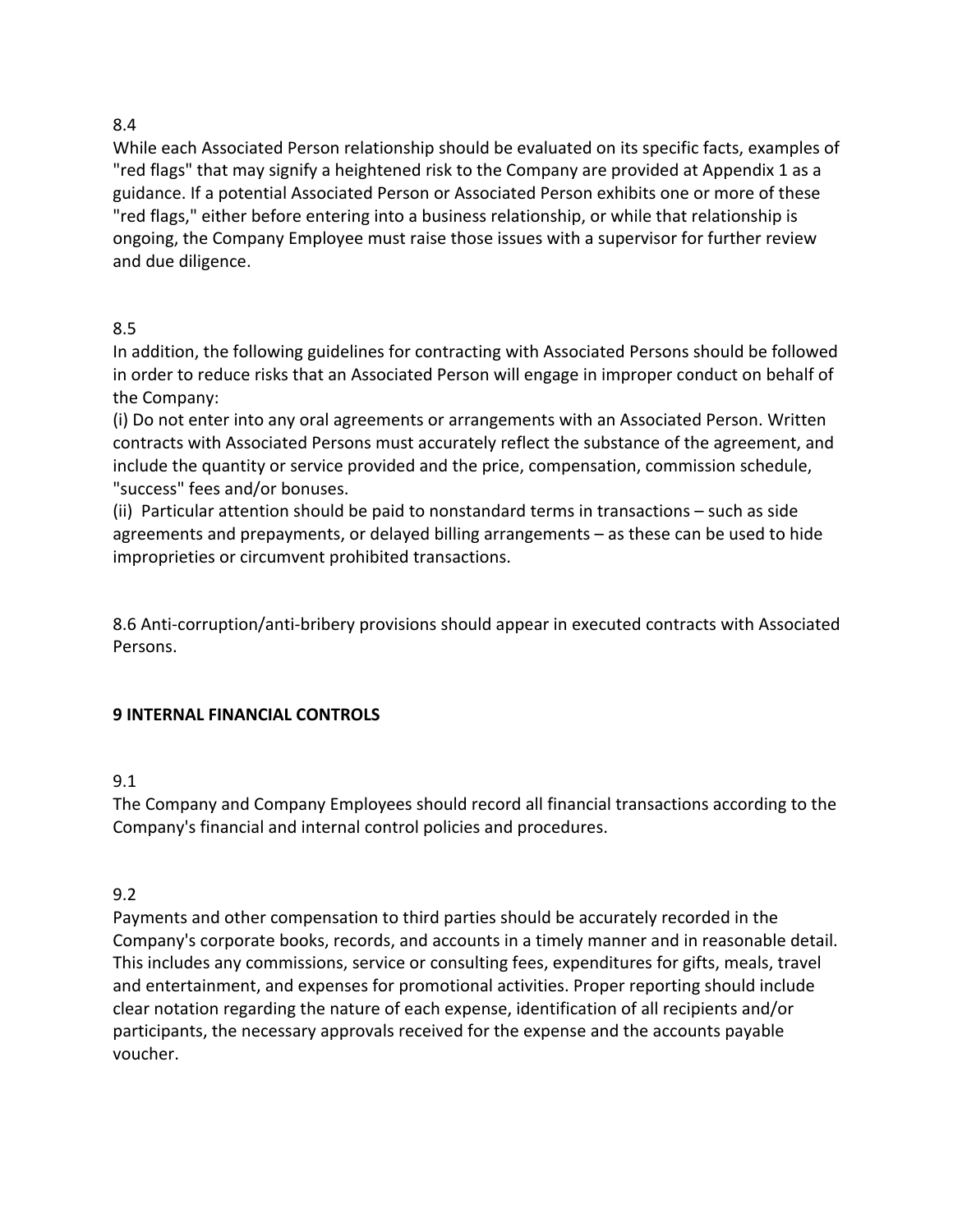# 9.3

No undisclosed or unrecorded accounts of the Company may be established for any purpose. False, misleading, incomplete, inaccurate, or artificial entries in the books, records, or accounts of the Company are prohibited.

# 9.4

Personal funds should not be used to accomplish what is otherwise prohibited by this Policy.

# **10 MONITORING**

# 10.1

To ensure this policy is followed correctly, Risk and/or Internal Audit may conduct unannounced audits. These audits may include the review of agreements with Associated Persons, the review of transaction files and financial records, and random interviews with supervisory and field personnel. Full cooperation with those audits is required of all Company Employees and Associated Persons.

# 10.2

This Policy is subject to regular review by the Company, and it may be revised periodically to reflect changes in the Company's procedures.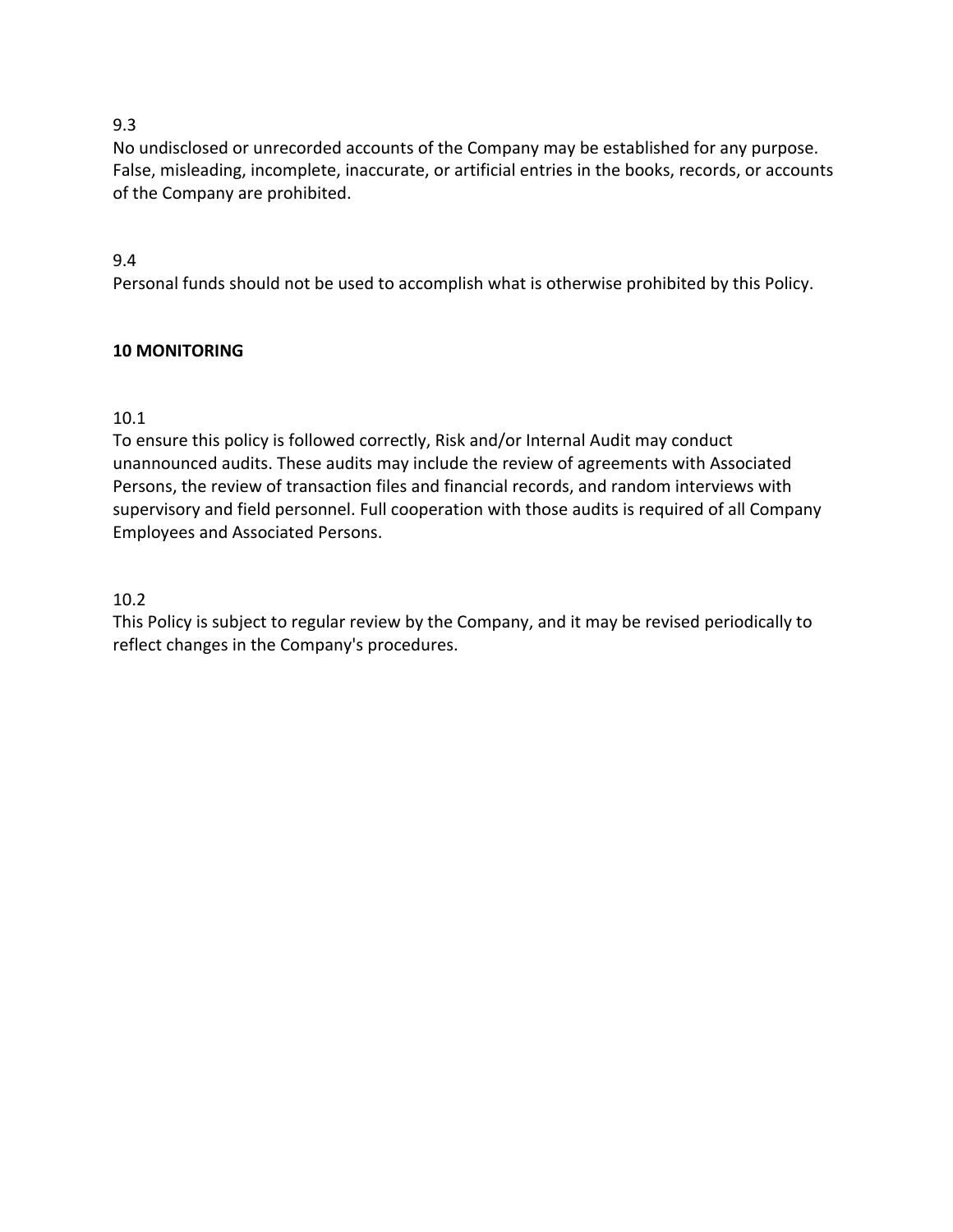# **APPENDIX 1 "RED FLAGS" FOR CORRUPTION/BRIBERY**

While every transaction and/or counterparty should be evaluated on its specific facts, there are several "red flags" in relation to third parties (*i.e.* potential or current counterparties or potential or current Associated Person) that may signify a heightened risk of corruption or bribery. Some of those "red flags" include the following:

(i) The third party has a reputation for accepting or demanding bribes, and/or has requested to make or receive a bribe.

(ii) The third party has been subject of previous enforcement action(s) for corruption-related offenses.

(iii) The third party's report of its business structure is unusual, incomplete, or overly complex with a lack of transparency.

(iv) The third party provides incomplete, false, or misleading business contact information.

(v) The third-party requests unusual payments or financial arrangements (*e.g.* requests to accept payments in cash or through a third party; requests the Company to complete unnecessary, inaccurate or unexplained invoices; travel agent requests payments in addition to ordinary commission or remuneration offered to other similar type agents in the same country), or has a pattern of over-invoicing or incorrect invoicing, or overpayments and requests for refunds.

(vi) The third party requests a split of purchases to avoid procurement thresholds.

(vii) The third party proposes unnecessary change orders to increase contract values after award of the contract.

(viii) The third party is vague or elusive about source of funds for the transaction or activity.

(ix) The third party has large sums of cash or currency available for the transaction or business activity with no corresponding business that generates the high revenue stream.

(x) The third party seeks to make or receive payment from or to a foreign country account other than the location of the party's business or the service performed, unless the third party has legitimate reasons for requesting for such arrangement.

(xi) An unnecessary middleman or local is involved in the contract or negotiations, and his addition has no obvious value to the performance of the contract.

(xii) The third party boasts about relationships with local government officials, such as immigration or customs officials, government officials.

(xiii) The third party engages questionable subcontractors or local agents.

(xiv) In a bid process, the request for proposals include very narrow contract specifications that seem to favor a specific bidder and exclude others.

(xv) The third-party requests that the Company not report or disclose a particular activity or transaction.

(xvi) The third party threatens to withhold services absent payments to individuals in addition to contractually agreed payments, or payments in cash or cash equivalents.

(xvii) A Government Official insists on a specific person or company to serve as third party. (xviii) The third-party refuses to agree to the contractual provisions.

(xix) The third party's business is not listed in standard industry directories, or is unknown to people knowledgeable about the industry.